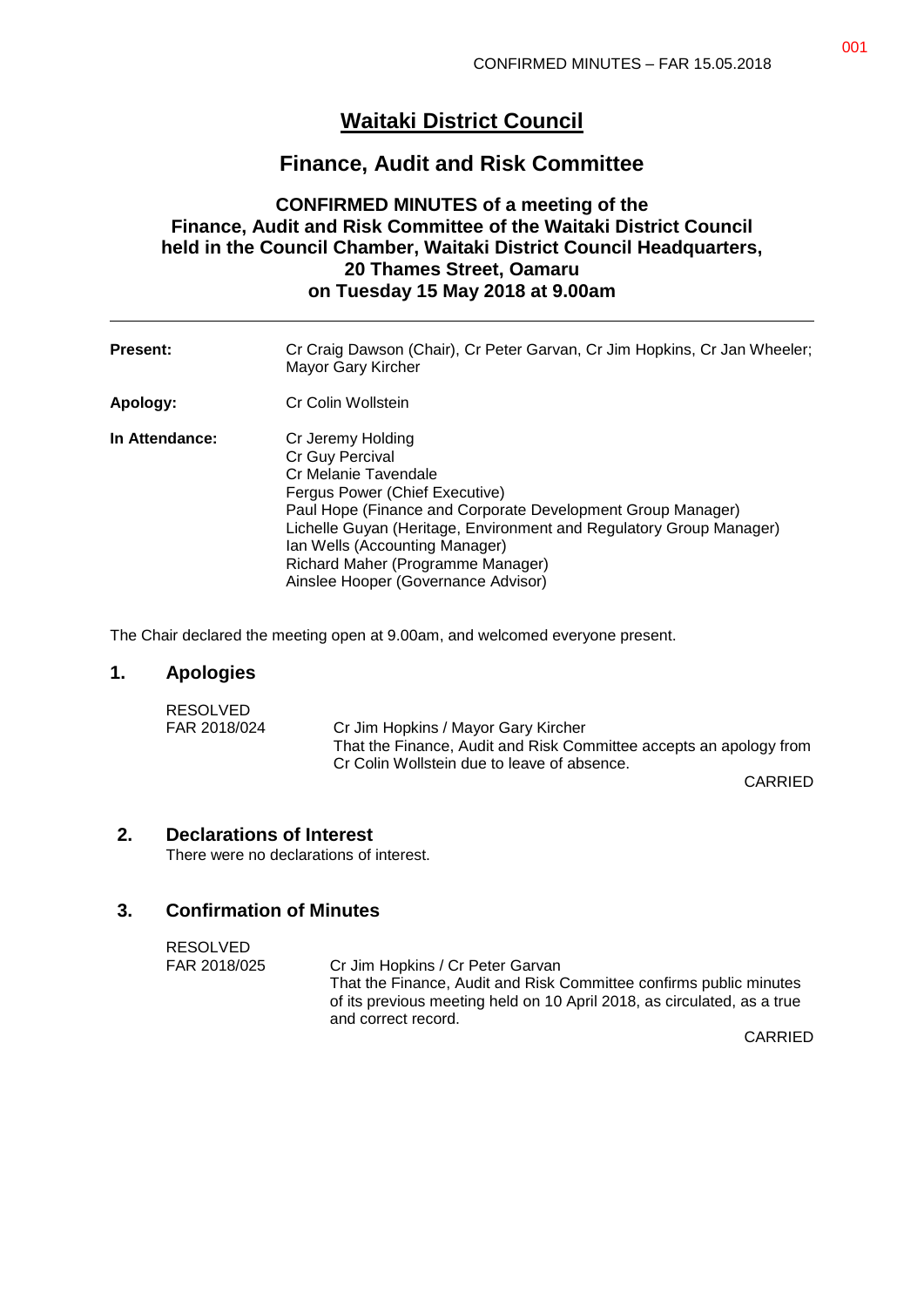## **4. Monthly Financial Report – 2018, Period 9 / Third Quarter**

The report, as circulated, covered the first three-quarters of the 2017/18 financial year, and noted that most Council activities continue to operate close to or better than budget.

Discussion on the report focused on the following key issues:

 The revaluation of the roading network and its impact on depreciation. Group Manager Paul Hope explained that roading project work and maintenance was 55% subsidised by the Government, so Council would not need to fund 55% of the increase in depreciation arising from the revaluation. It was noted that, although the change in depreciation would impact the current year, there was no requirement to fund the change. In the longer term, the increased depreciation was factored into budgets.

It was also highlighted that the 2018-28 Long Term Plan Consultation Documents had proposed to channel more money into roading, and any discussion on percentage changes to the roading budget in relation to unfunding for increased valuations and associated depreciation would be undertaken within the LTP deliberations process.

- It was AGREED that Council officers include the budget figure reference as well as actual and variance figures in future reports. **ACTION: Accounting Manager**
- Return on investment in the forestry sector: There was discussion about how low the return was in comparison to that in the private sector. The meeting heard that the size of the planting lot and the reason for planting was never purely for commercial purposes. Forestry harvesting in the Hampden area had also not been budgeted for this year, but was undertaken when the availability of a contractor who was doing other work there made it economic to do so. It was suggested that the lot should not be replanted if it was not making a profit. In response, it was noted that the area would need to be replanted or more money could be lost in relation to carbon credits.
- The variance between \$11K and \$84K in the "Chief Executive's Office" budget line stemmed from timings associated with the contributing human resources unit's recruitment and retention budget which had experienced significant peaks and troughs across the year from recruitment.
- Presentation of budget reports: The Accounting Manager advised that he was looking into a different way of presenting the budget variance reports so that they were more readable.

RESOLVED

FAR 2018/026 Cr Jim Hopkins / Mayor Gary Kircher That the Finance, Audit and Risk Committee receives and notes the information.

CARRIED

#### **5. Information Services Group Activity Report for the period 1 April to 30 April 2018**

The memorandum, as circulated, provided an update to the Finance, Audit and Risk Committee on Information Services Group activities during the reporting period.

Programme Manager Richard Maher spoke to the report in the absence on leave of Information Services Group Manager Bill Chou.

Discussion focused on the following report topics:

- The supplier delay with the Authority 7 upgrade, the associated consequences, and the fact that alternatives and options were being investigated to mitigate the risks.
- A summary of the BIS (Business Information System) and HUB reporting tools
- The spike in LGOIMA requests
- The proposed online recruitment tool.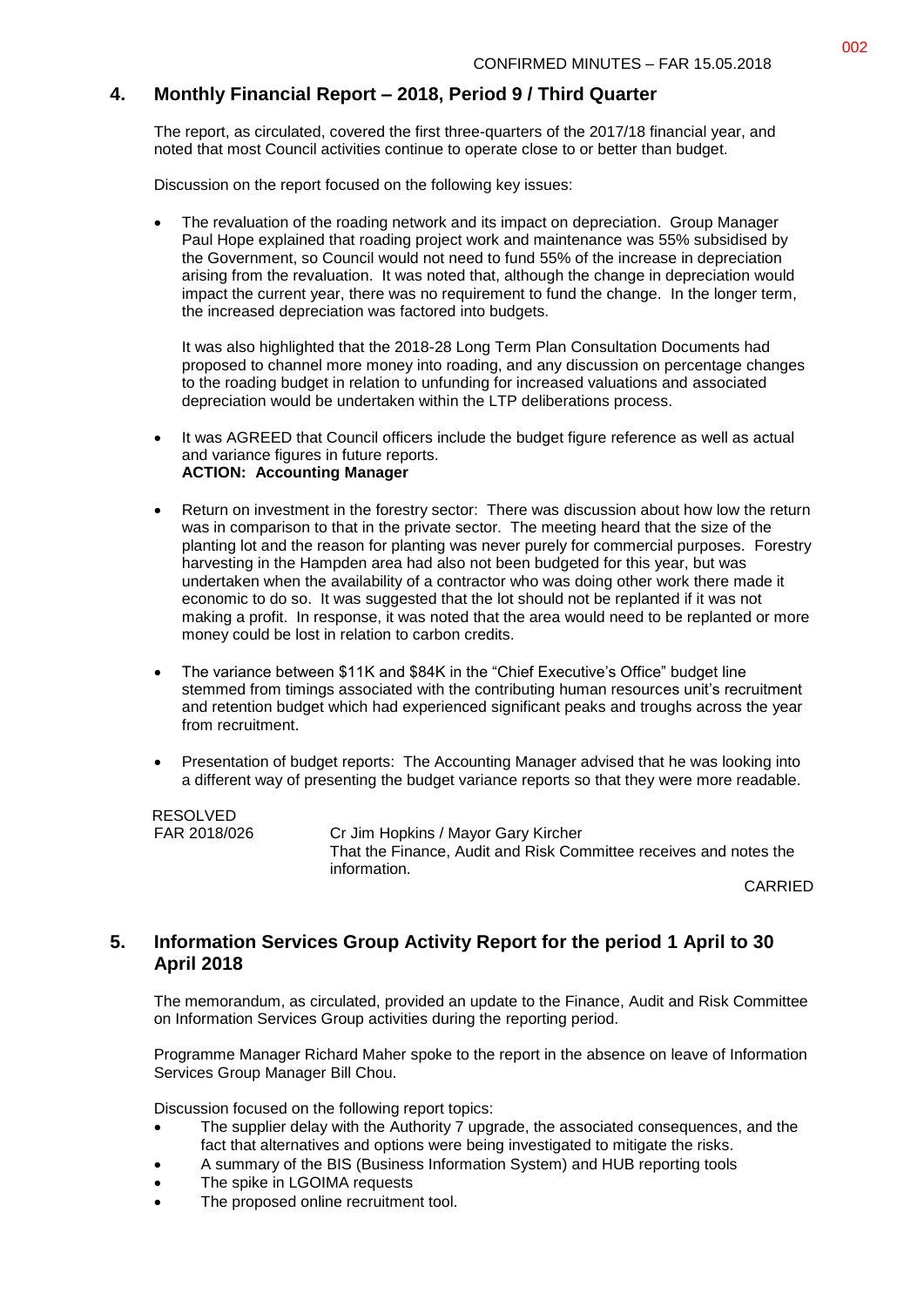| RESOLVED     |  |  |
|--------------|--|--|
| FAR 2018/027 |  |  |

Cr Jim Hopkins / Cr Peter Garvan That the Finance, Audit and Risk Committee receives and notes the information.

CARRIED

#### **6. Finance and Corporate Development Group Activity Report for the period 1 April to 30 April 2018**

The memorandum, as circulated, provided an update to the Finance, Audit and Risk Committee on various finance, business development, policy, and health and safety matters during the reporting period.

RESOLVED<br>FAR 2018/028

Cr Jim Hopkins / Cr Peter Garvan That the Finance, Audit and Risk Committee receives and notes the information.

CARRIED

The Chair advised his intention to move the meeting into public excluded. The media representative and members of the public left the meeting.

### **7. Resolution to Exclude the Public**

| <b>RESOLVED</b> |                                                                            |
|-----------------|----------------------------------------------------------------------------|
| FAR 2018/029    | Cr Jim Hopkins / Mayor Gary Kircher                                        |
|                 | That the public be excluded from the following part of the proceedings     |
|                 | of this meeting, namely:                                                   |
|                 | Confirmation of Public Excluded Meeting Minutes 10 April 2018<br>$\bullet$ |
|                 | Remission Request - Beach Road, Oamaru PE<br>$\bullet$                     |
|                 | Rating Adjustment - Davids Street, Moeraki PE<br>$\bullet$                 |
|                 |                                                                            |

Accounts Payable Analysis Quarter 3 2018 PE

The general subject of each matter to be considered while the public is excluded; the reasons for passing this resolution in relation to each matter, and the specific grounds under Section 48(1) of the Local Government Official Information and Meetings Act 1987 for the passing of this resolution are as follows:

| General subject of each matter                                                                                                                                                                                                                              | Reason for passing this resolution in relation to each                                                                                                                                                                                                                                                                                                                                                                                     |
|-------------------------------------------------------------------------------------------------------------------------------------------------------------------------------------------------------------------------------------------------------------|--------------------------------------------------------------------------------------------------------------------------------------------------------------------------------------------------------------------------------------------------------------------------------------------------------------------------------------------------------------------------------------------------------------------------------------------|
| to be considered                                                                                                                                                                                                                                            | matter $-$ Section 48(1)                                                                                                                                                                                                                                                                                                                                                                                                                   |
| Public Excluded:<br>8. Confirmation of Public Excluded Meeting<br>Minutes 10 April 2018 PE<br>9. Remission Request - Beach Road,<br>Oamaru PE<br>10. Rating Adjustment - Davids Street,<br>Moeraki PE<br>11. Accounts Payable Analysis Quarter 3<br>2018 PE | To protect the privacy of natural persons.<br>Section $48(1)(a)$<br>(The disclosure of the information would cause<br>unnecessary personal embarrassment to the persons<br>concerned.)<br>To enable the Council to carry out commercial<br>negotiations without prejudice or disadvantage.<br>Section $48(l)(a)$<br>(Premature disclosure of the information would<br>detrimentally affect the Council's position in the<br>negotiations.) |

These resolutions are made in reliance on Section 48(1) of the Local Government Official Information and Meetings Act 1987 and the particular interest or interests protected by Section 6 or Section 7 of the Act or Section 6 or Section 7 or Section 9 of the Official Information Act 1982, as the case may require, which would be prejudiced by holding of the whole or the relevant part of the proceedings of the meeting in public are as shown above (in brackets) with respect to each item."